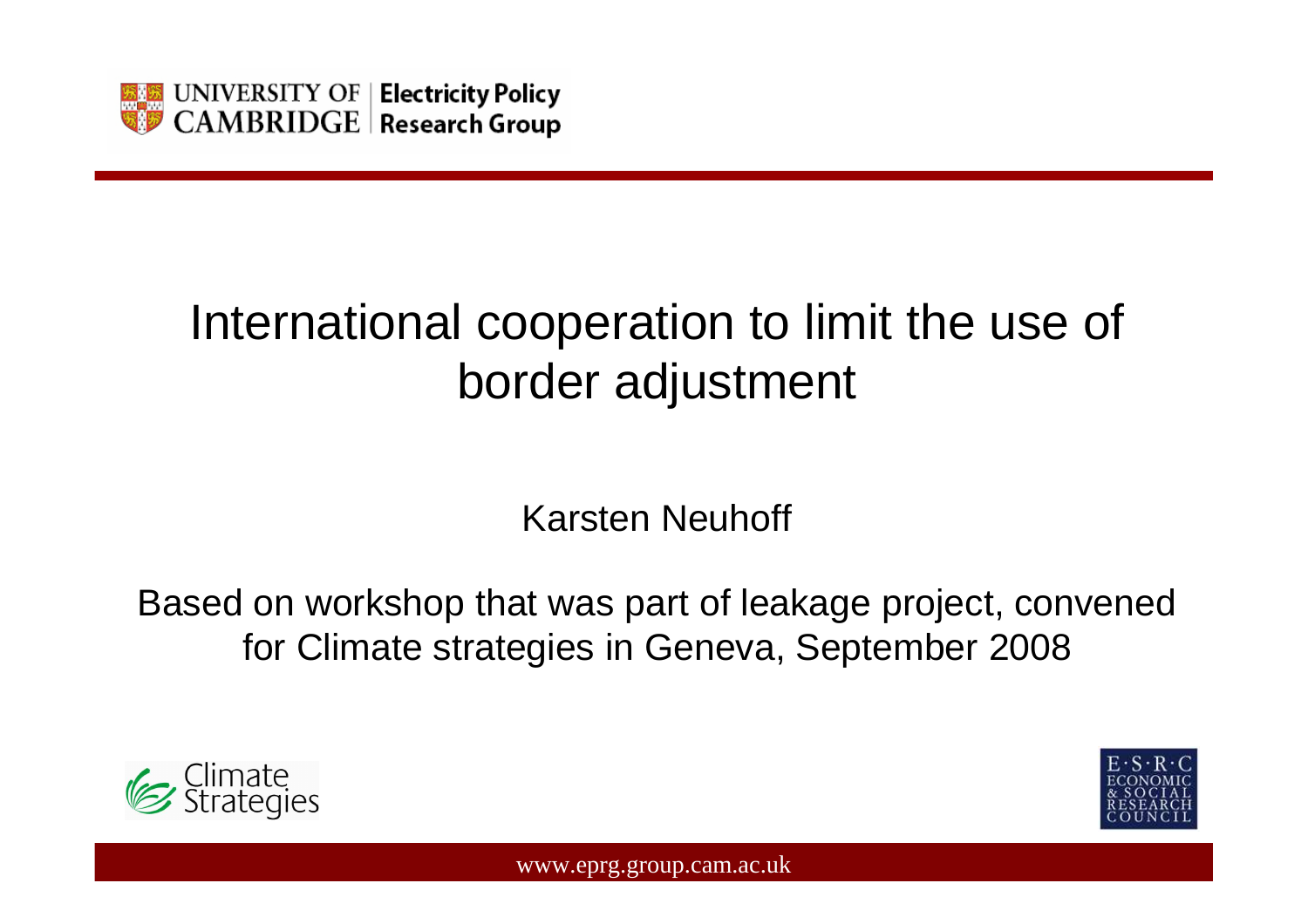# **Outline**

- •Objectives of border adjustment
- •Options for national implementation
- •Options for international cooperation



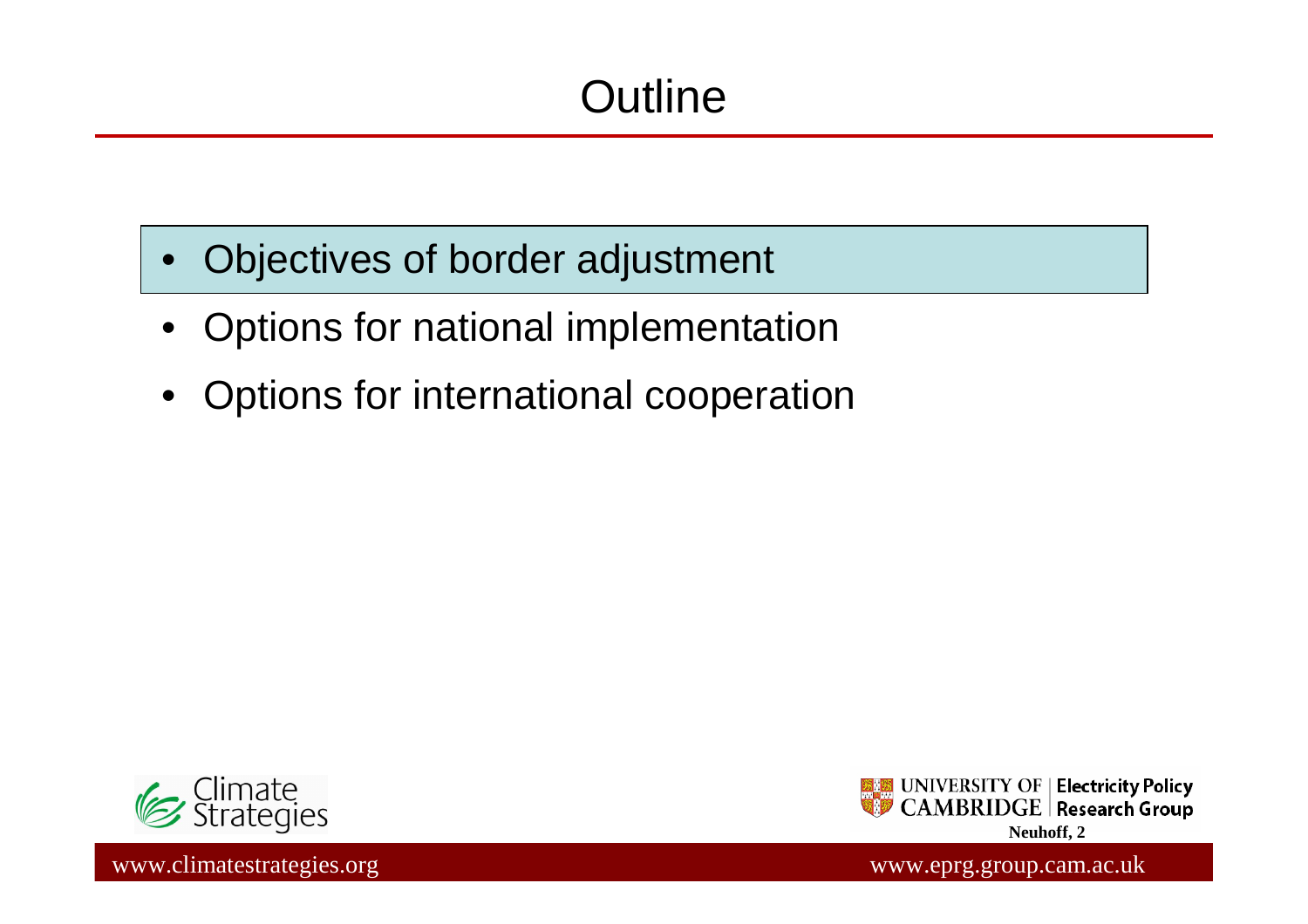### Possible objectives of BA

- •( Provide incentives for other countries to pursue ) more ambitious climate policy
- ( Provide incentives for producers in countries not ) •covered by carbon pricing
- Provide assurance to voters about competitiveness concerns
	- Avoid relocation of production of carbon intensive commodities

 Facilitate a move from free allowance allocation to auctioning



•

•

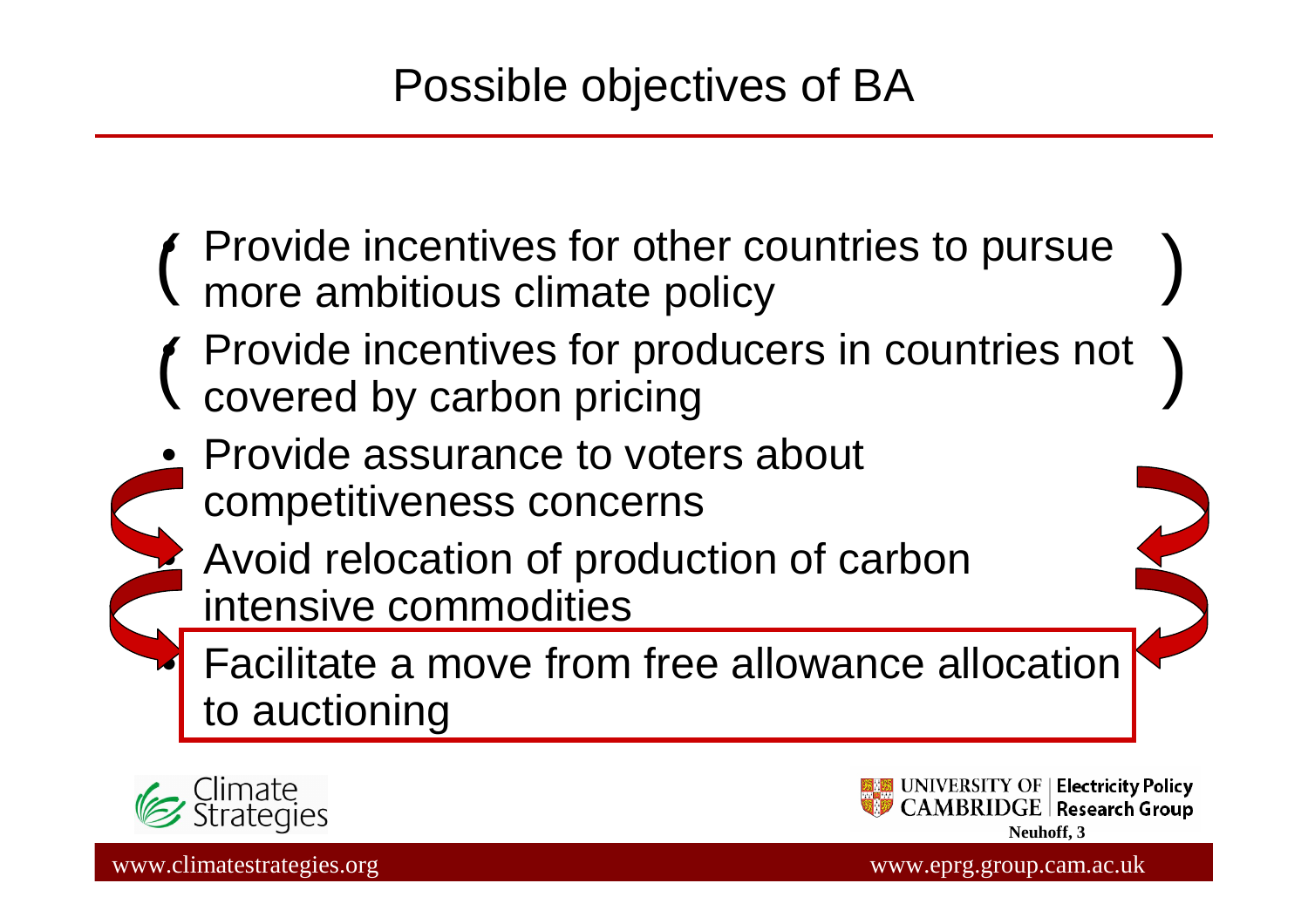#### A carbon price works through the value chain. - This can be supported by policies that address leakage

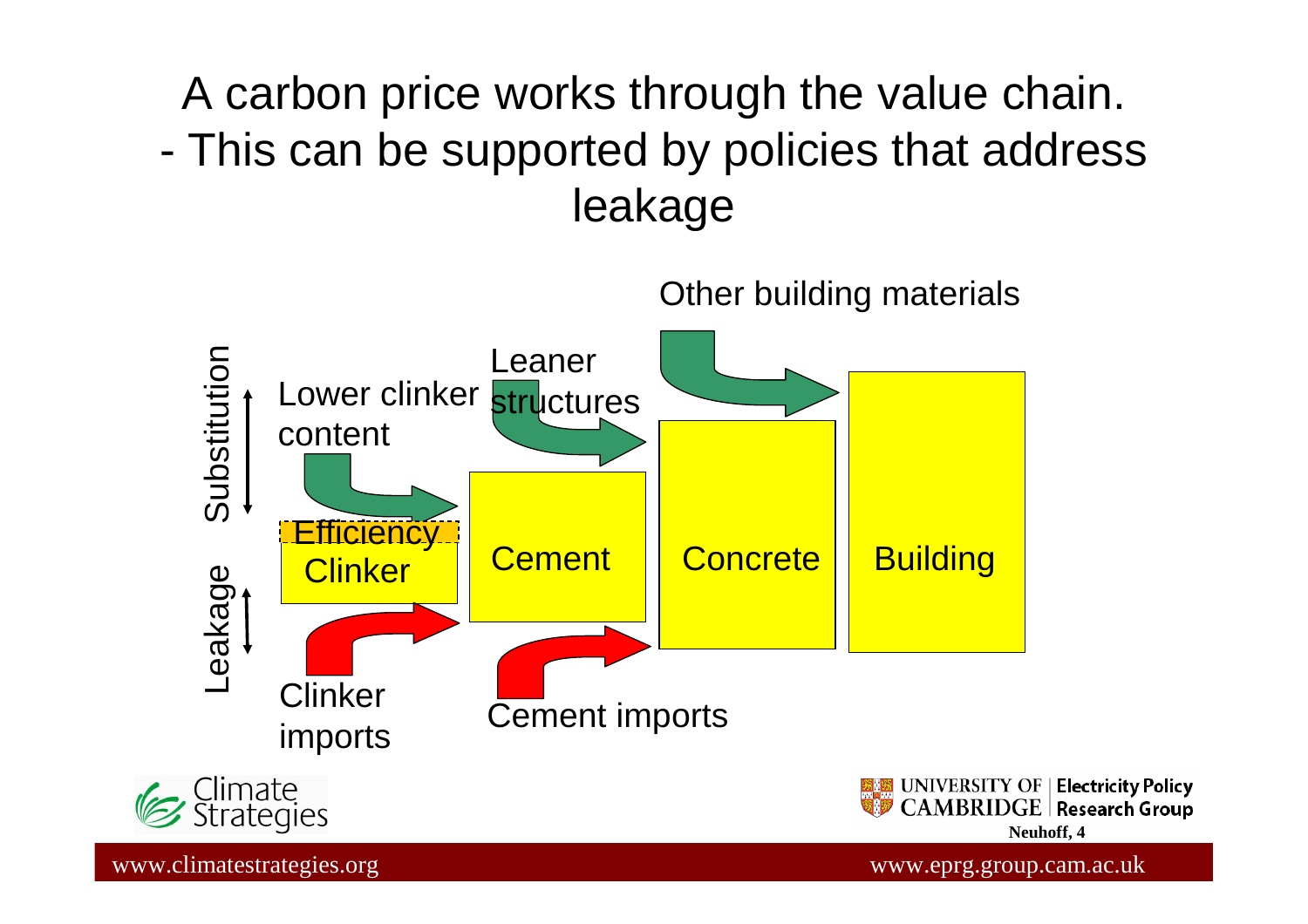# **Outline**

- $\bullet$ Objectives of border adjustment
- $\bullet$ Options for national implementation
- •Options for international cooperation



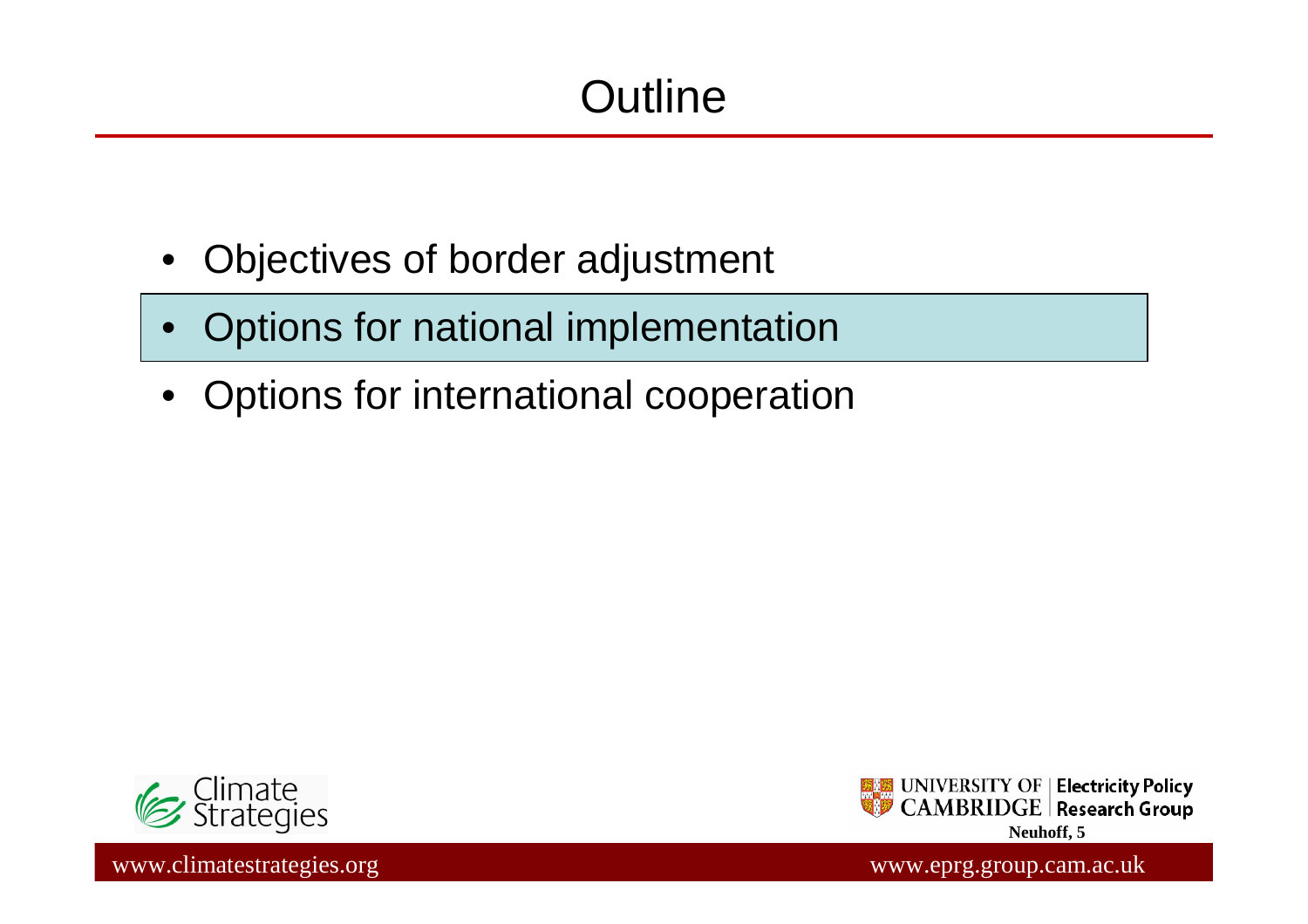1. Which commodities are covered?



www.climatestrategies.org www.eprg.group.cam.ac.uk

**EXECUTERSITY OF Electricity Policy**<br>SHO CAMBRIDGE Research Group **Neuhoff, 6**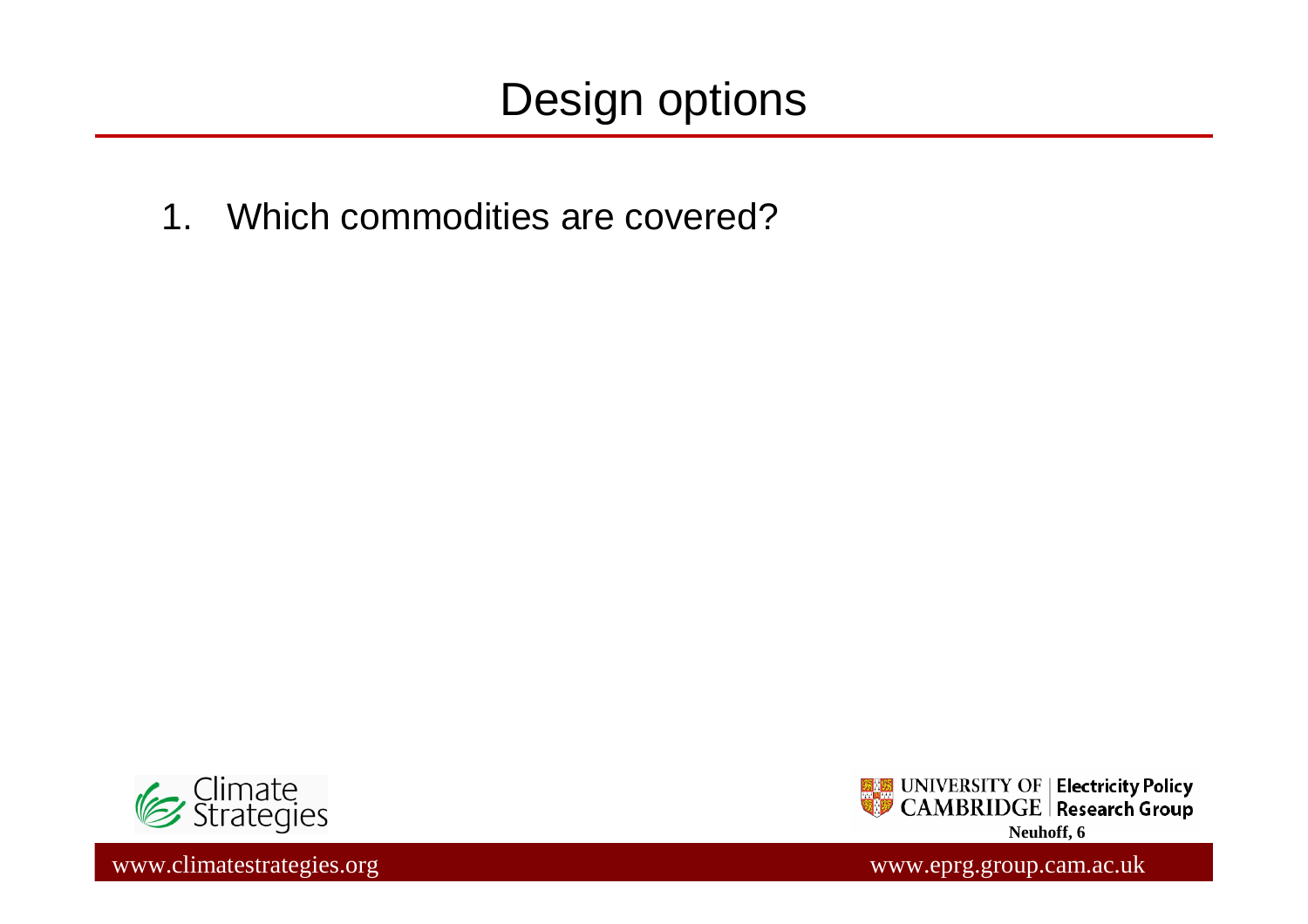### Potential impacts of the EU ETS on leakage are focused on a few sub-sectors

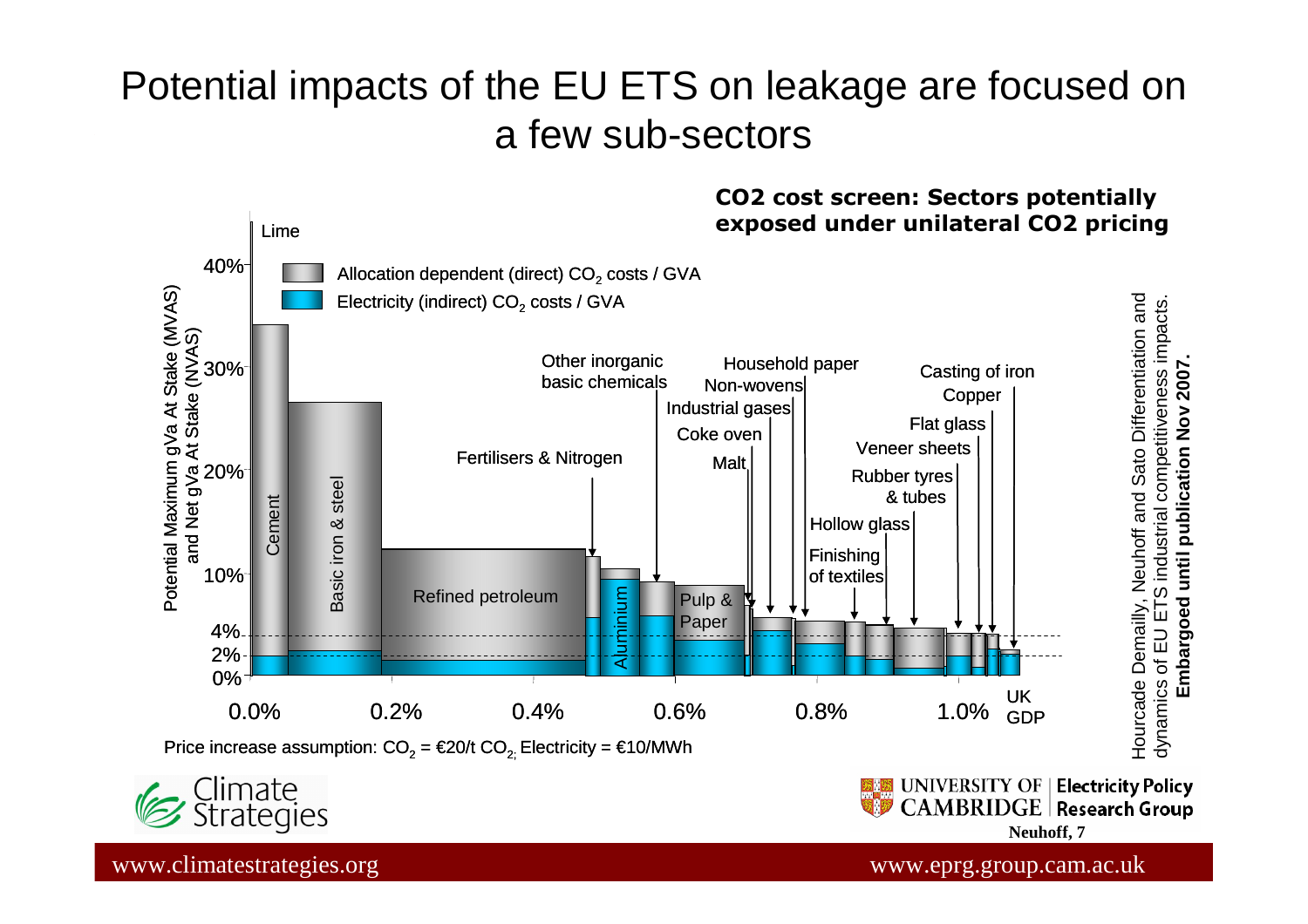### Value at stake for major chemicals

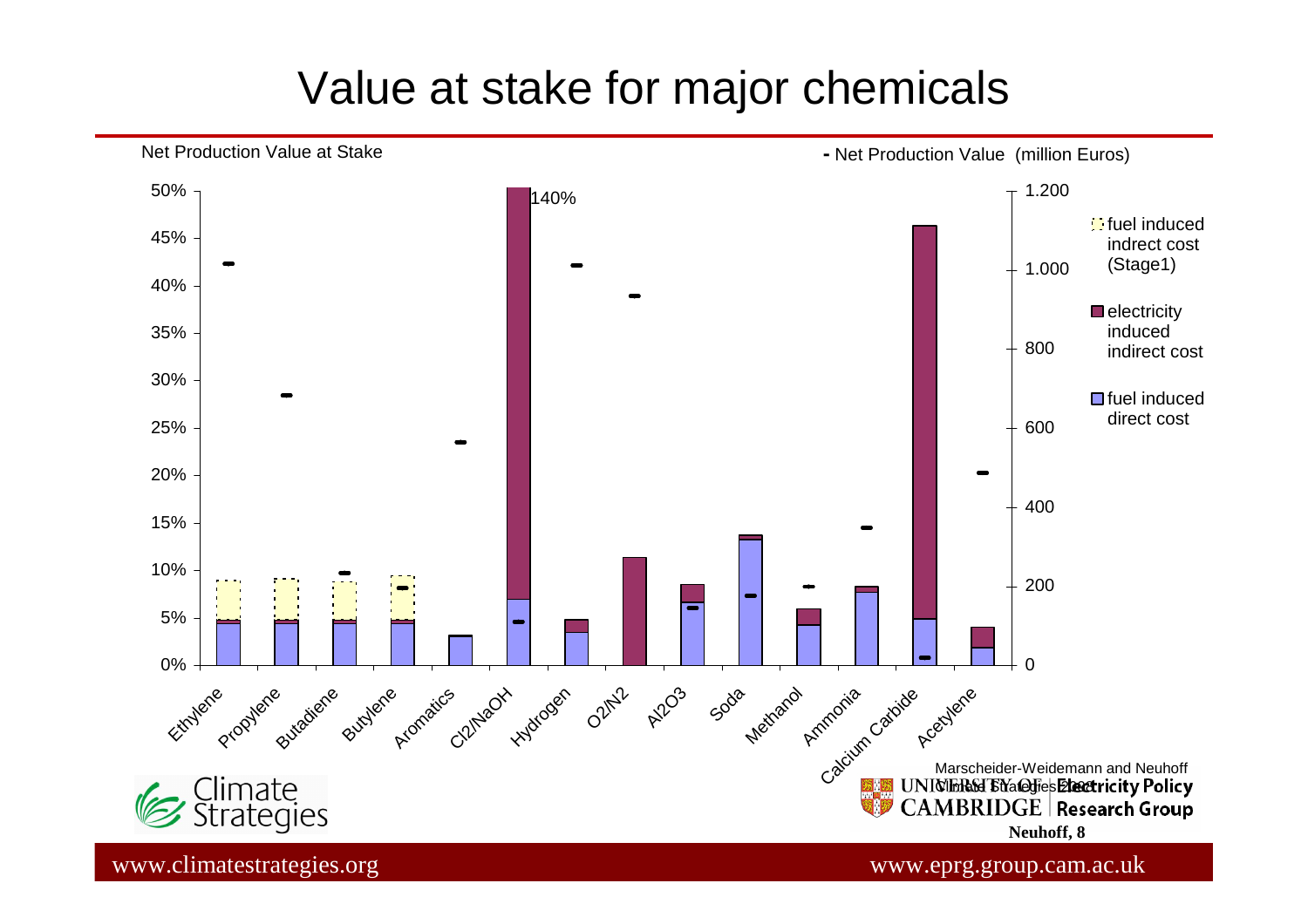- 1. Which commodities are covered?
- 2. Which adjustment level?
	- **Links of the Company** Best available technology
	- –Average carbon intensity
- 3. How far down the value chain?



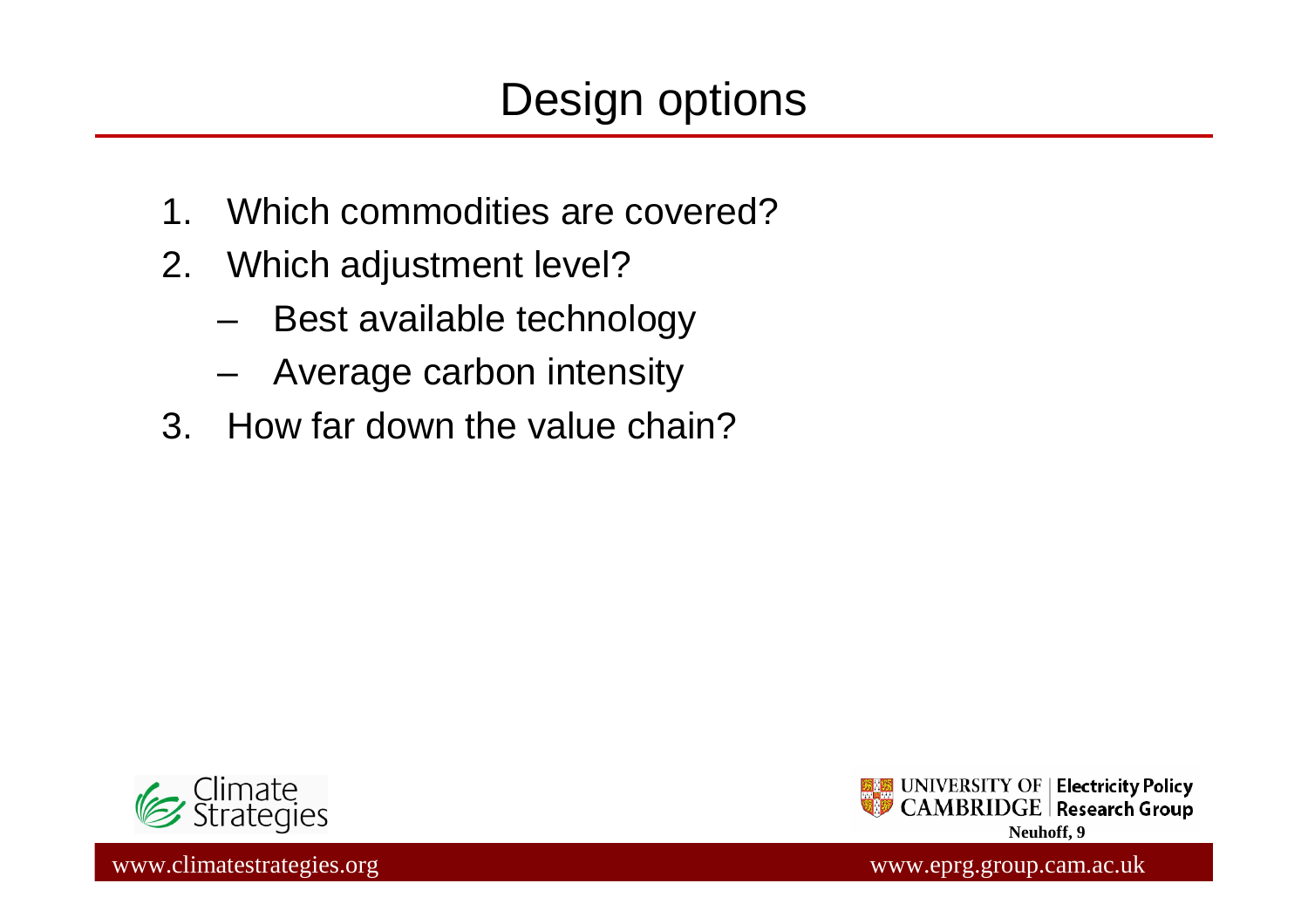#### Cement sector

Illustrative for UK - but numbers can still change significantly

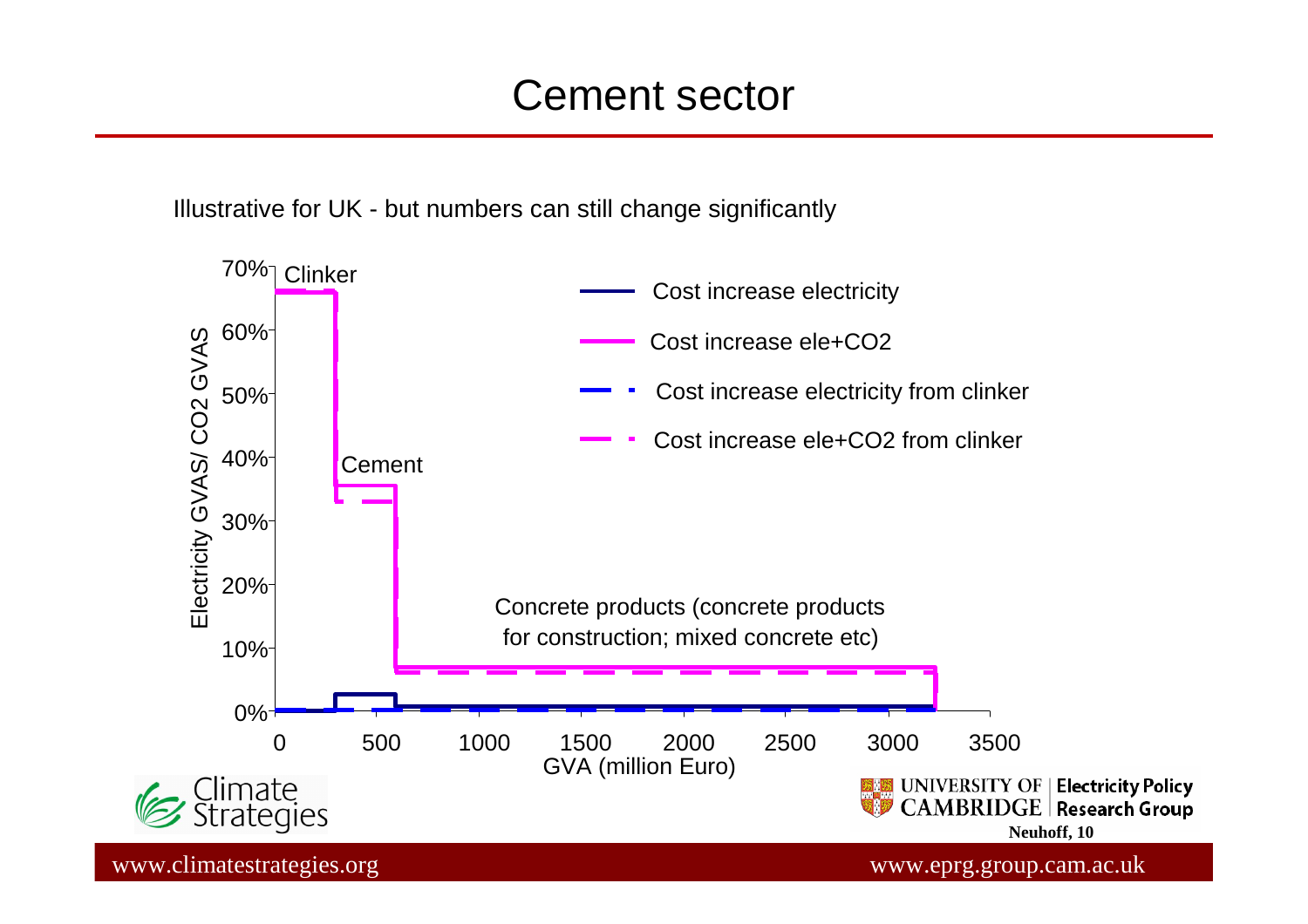## Steel sector

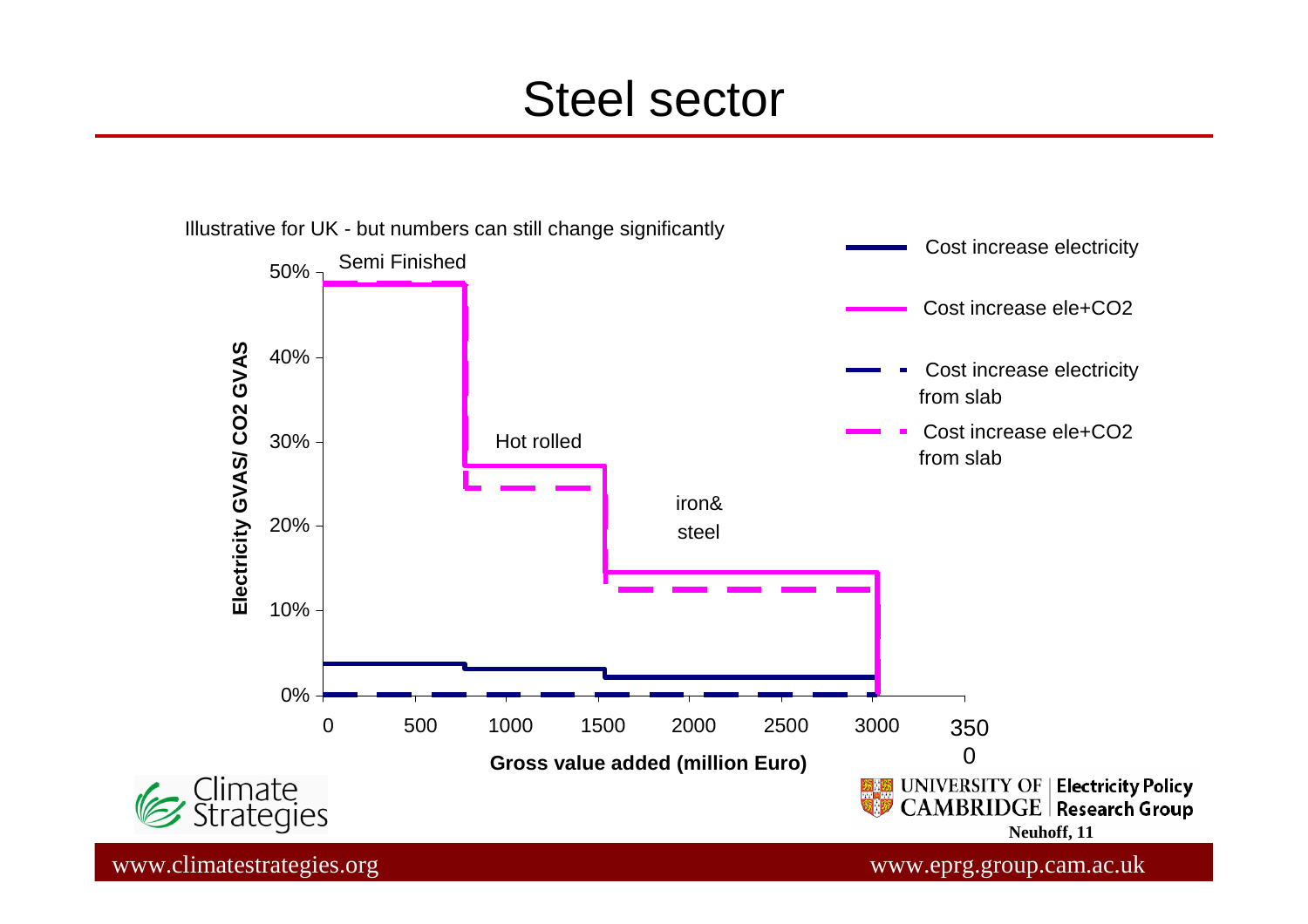- Which commodities are covered?
- 2. Which adjustment level?
	- Best available technology–
	- Average carbon intensity –
- 3. How far down the value chain?
- 4. Adjustment for weight or value?
- 5. How to treat recycled/coupled production?
- 6. Adjustment in financial terms or in allowances/international offsets?
- 7. Imports or imports and exports?
- 8. Adjustment for indirect cost increase?
- 9. Applied only to countries with comparable effort?
- 10. Procedure

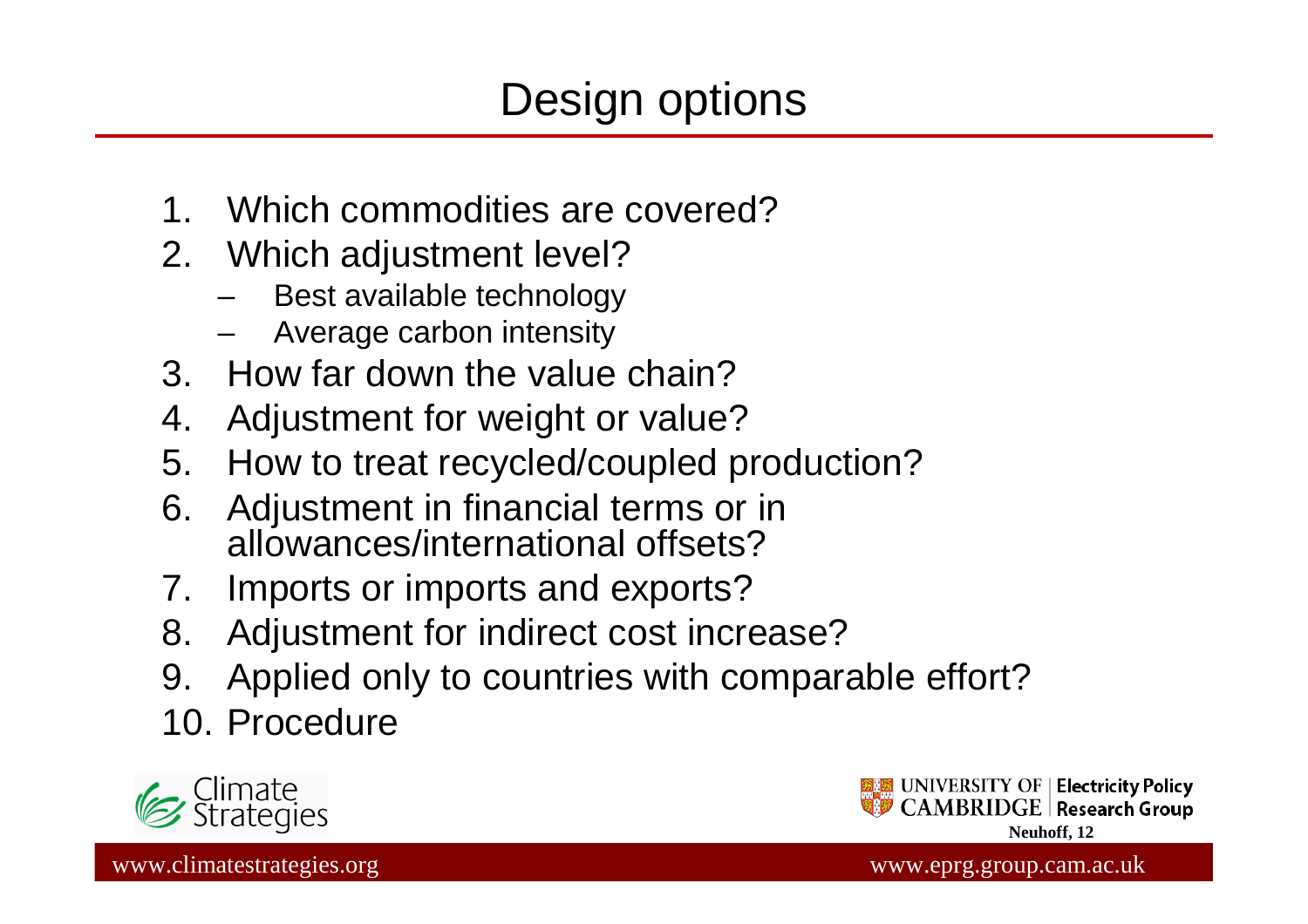# **Outline**

- $\bullet$ Objectives of border adjustment
- •Options for national implementation
- •Options for international cooperation



**Base** UNIVERSITY OF | **Electricity Policy**<br>| CAMBRIDGE | Research Group **Neuhoff, 13**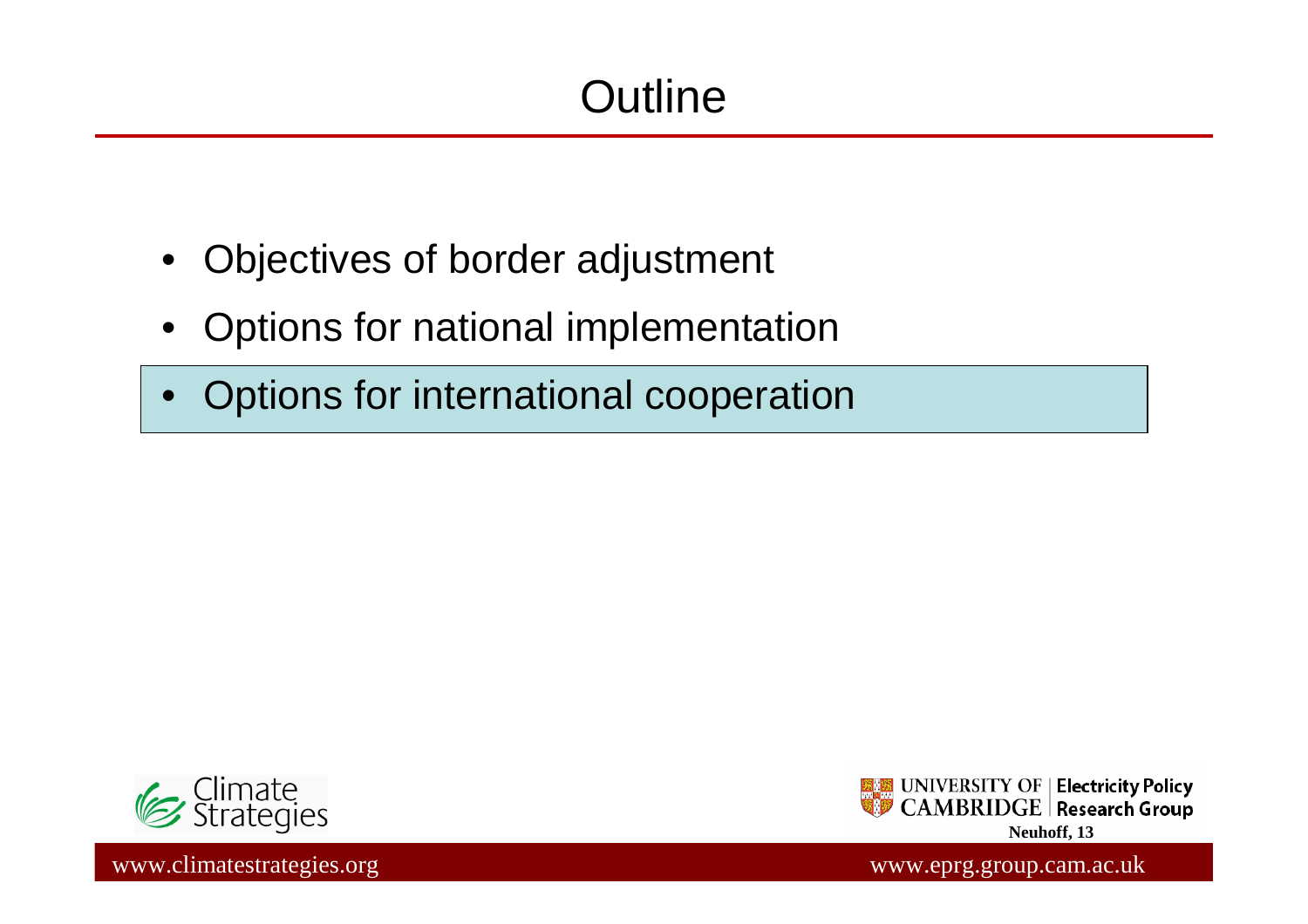### Objective of international cooperation on limiting use of BA

- create confidence among developing countries that a border adjustment is limited which discriminates against their producers will not be applied.
- facilitate the implementation of carbon taxes or emissions trading with full auctioning to expose producers and consumers to the full carbon cost and address leakage concerns for a narrow set of carbonintensive activities.
- reassure the trade community that measures which create complexities, non-tariff barriers, or otherwise undermines free trade will not be implemented.



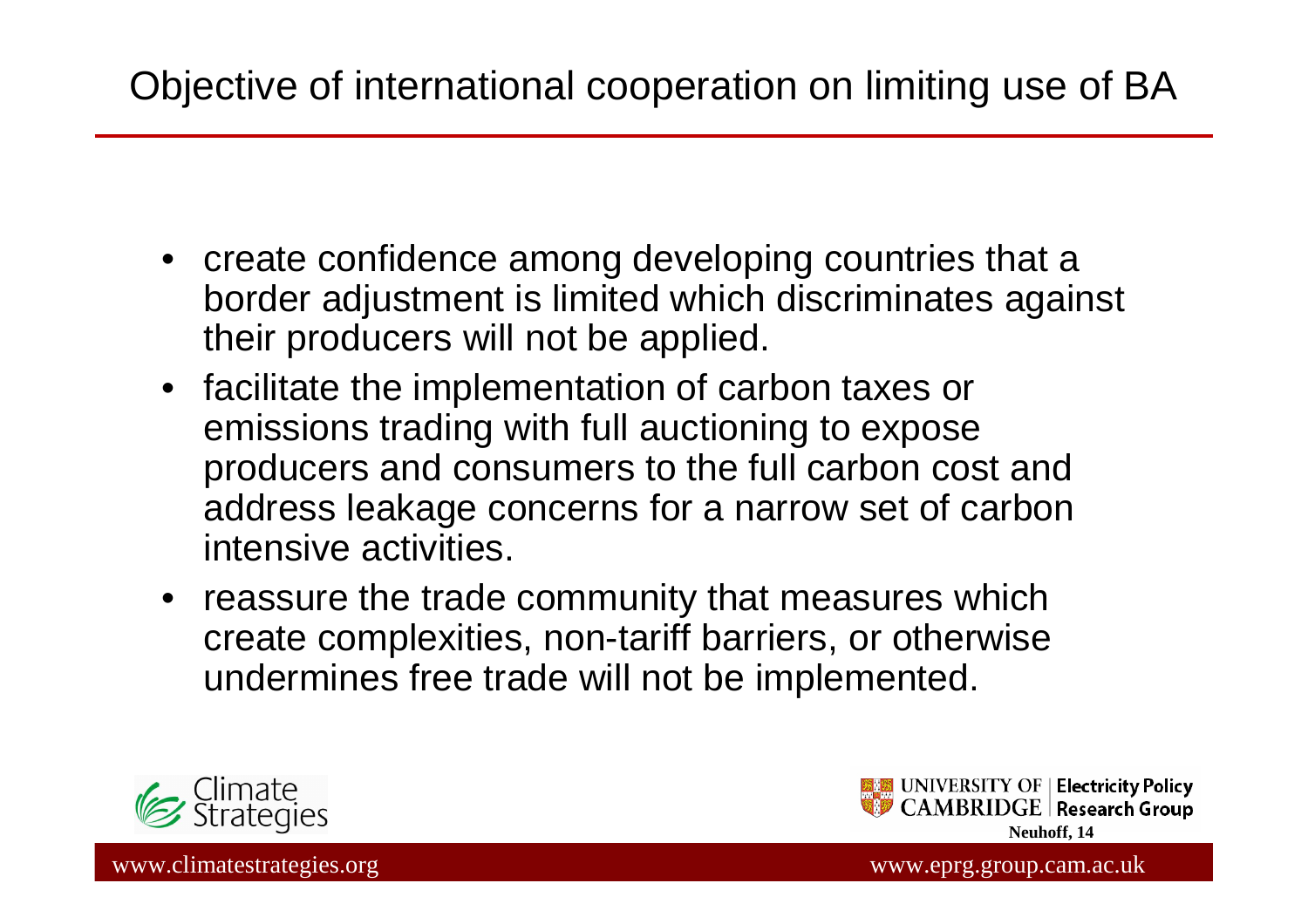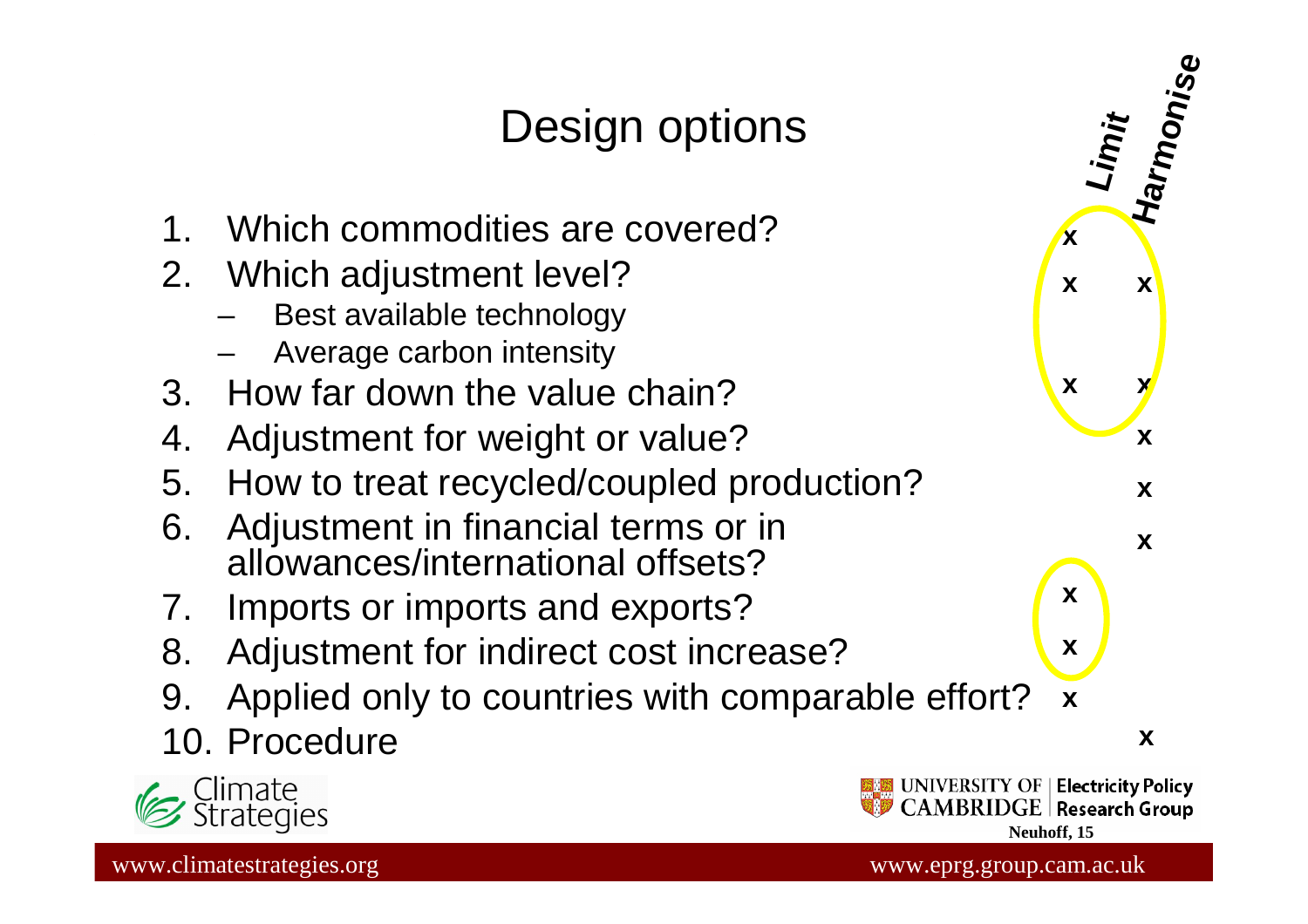## Requirements

- Flexible framework
	- – to complement different national policy designs (tax, trade)
	- and the state of the Given changes in technology and regulatory framework

![](_page_15_Picture_4.jpeg)

![](_page_15_Picture_5.jpeg)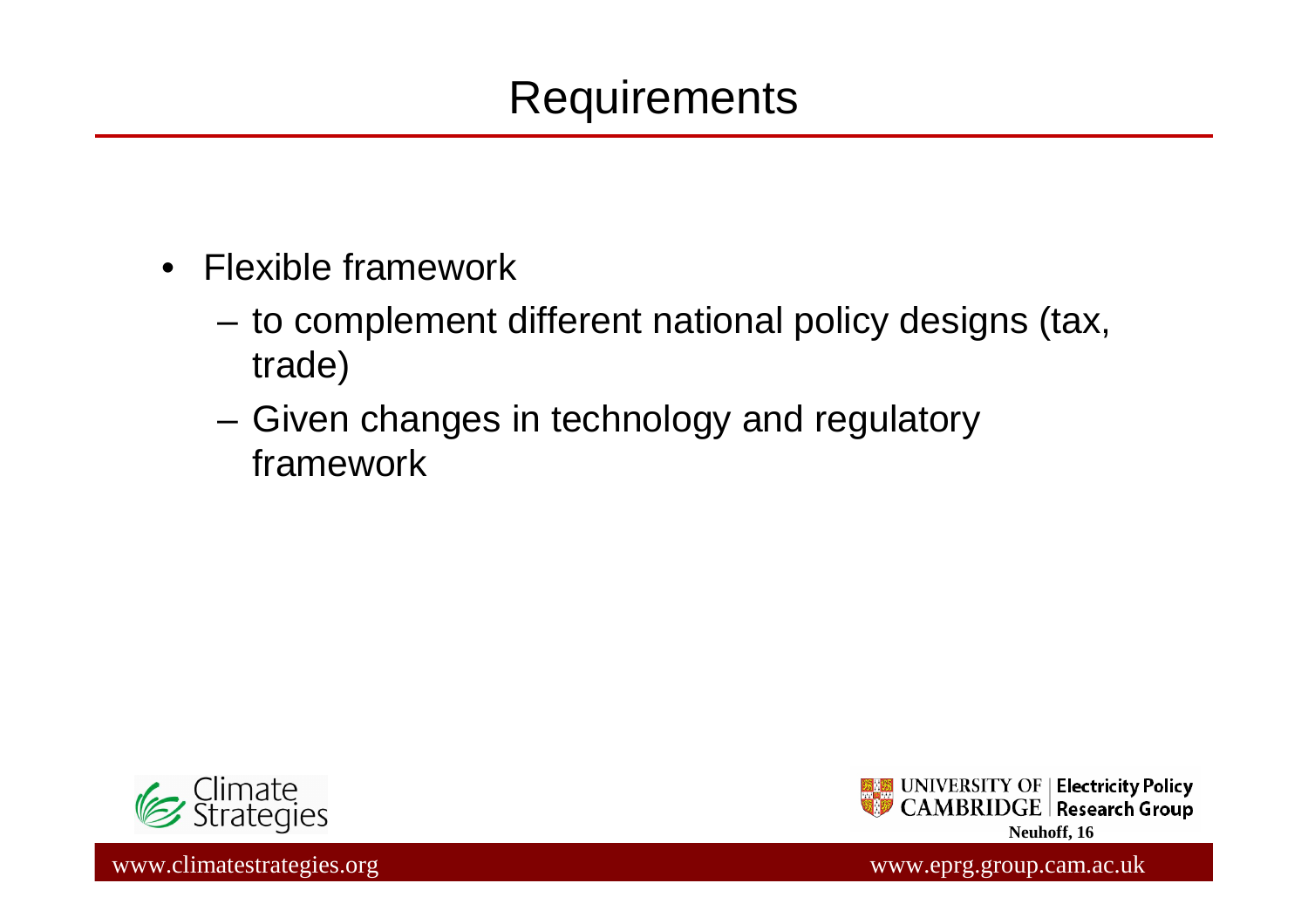### How to reflect common but differentiated responsibility?

- •Exemption for LDCs (triangle trade, pollution havens)
- Net revenue from BA to fund adaptation/mitigation in developing countries
- BA as minor component of larger climate policy package that provides meaningful support for developing countries

![](_page_16_Picture_4.jpeg)

![](_page_16_Picture_5.jpeg)